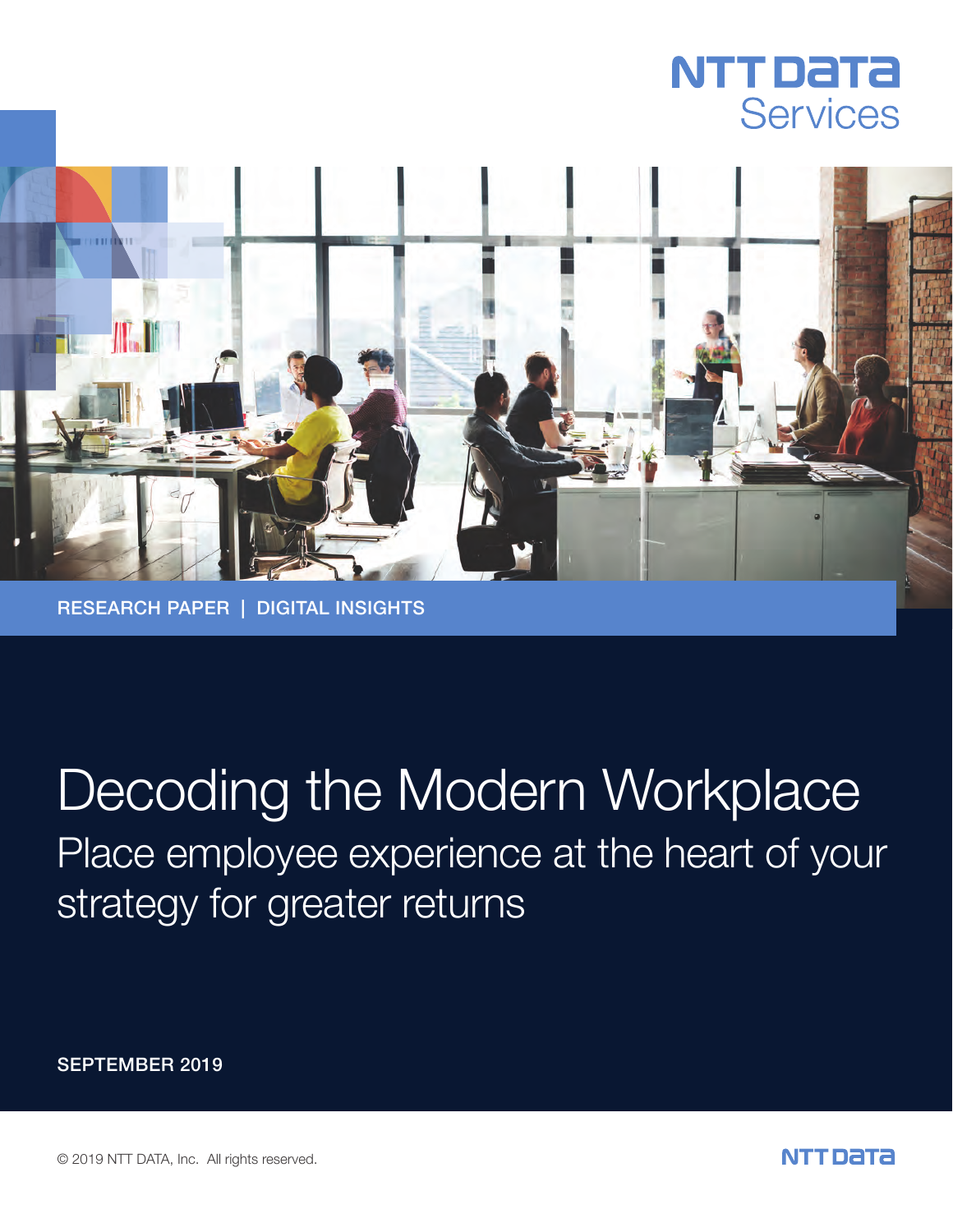

# Table of Contents

| <b>Executive summary</b>                                                         |  |
|----------------------------------------------------------------------------------|--|
| Proper due diligence can<br>accelerate transformation                            |  |
| Understand your employees to<br>embed long-term change                           |  |
| <b>Employee-centric strategies</b><br>deliver greater benefits                   |  |
| Conclusion: How to elevate<br>your digital workplace solutions<br>transformation |  |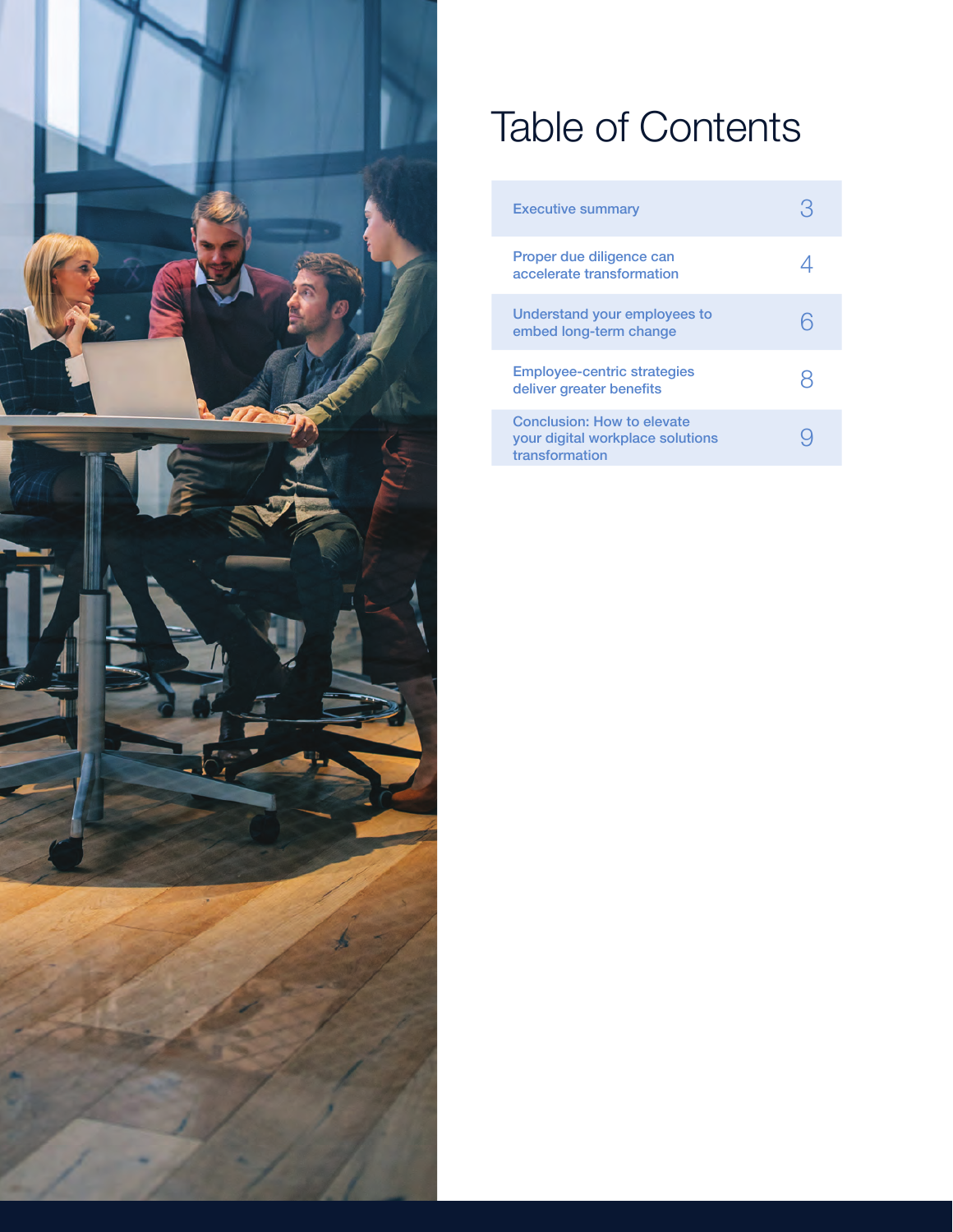## Executive summary

Organizations recognize that reimagining every aspect of the workplace will be critical to winning the war for top talent. By 2021, Generation Z are expected to compose 20% of the US workforce<sup>1</sup>, so investing in digital solutions to create the working environment they expect – while also catering to more senior colleagues – is rising up the agenda.

Yet new research by NTT DATA Services reveals that two-thirds of organizations are taking a leap of faith when it comes to digital workplace transformation. Inadequate employee engagement means many lack clarity on what it takes to deliver a dynamic workplace fit for a multiexpectational workforce. This can lead to poor investment choices and roll-out delays on new solutions.

Those that invest in up-front planning and place employees at the heart of their strategies are reaping the rewards in multiple areas, including faster transitions, smoother change management and lower levels of employee resistance. These companies provide three actionable learnings:

- 1. Conduct proper due diligence to accelerate transformation. Deploying a range of planning initiatives ahead of transformation instils strategic confidence.
- 2. Understand your employees to embed long-term change. Designing solutions that meet workforce needs can reduce resistance to new ways of working.
- 3. Adopt employee-centric strategies to deliver greater benefits. Having satisfied employees boosts talent retention, encourages productivity and, ultimately, delivers ROI on new digital solutions.

#### About the research

NTT DATA Services, in partnership with research firm Longitude – a Financial Times company, conducted an online survey of 250 executives at senior manager level and above, who are based in the US and Canada. Seventy-five percent of the sample is split equally between the banking and insurance, healthcare and manufacturing industries, with the remaining 25% falling within the 'other' category.

We analyzed the responses to our survey and found stark differences in business attitudes and approaches between those who use employee experience to drive their transformation strategy and those who don't.

We use the following terms in this report to distinguish between these survey respondents:

#### Experience Laggards

Businesses that have identified actions for employee experience but do not use these to inform the digital workplace solutions strategy (n=56)

#### Experience Aware

Businesses that say employee experience is one component of the digital workplace solutions strategy (n=91).

#### Experience Leaders

Businesses that say employee experience is the primary driver of the digital workplace solutions strategy (n=75)

#### Digital Workplace Solutions

Digital Workplace Solutions includes all company-provided technologies that enable your employees to execute their day to day jobs e.g. device types, collaboration tools and digital enablers in shared physical spaces.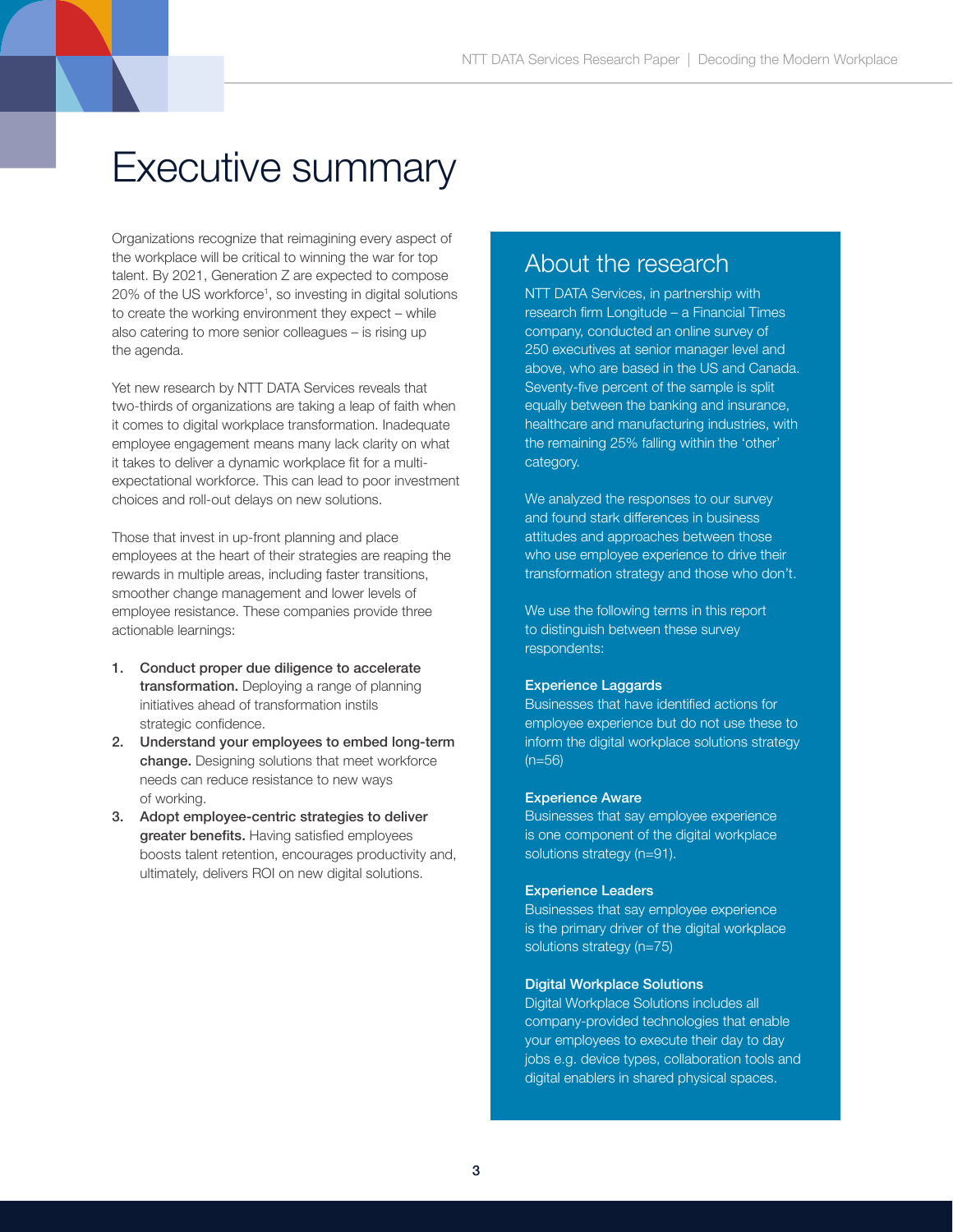## Proper due diligence can accelerate transformation

According to McKinsey, successful workplace transformation requires employee buy-in at all levels, consistent communication, and better people strategies<sup>2</sup>. Yet our survey reveals a willingness from organizations to commit spending without fully understanding the employee landscape. Seven in 10 say cost to purchase or maintain solutions is a top-five influencer, whereas consultation with end users (39%) falls at the bottom of the list.



Q. What are the most important factors that would influence your company's decision to invest in digital workplace solutions? [Top five]

This preoccupation with cost indicates an immature investment mindset, with decision-makers treating the workforce as a testbed for solutions that could eventually be rolled out enterprise-wide. Indeed, two-thirds of businesses admit that a major workplace transformation is always a step into the unknown, yet the same number are failing to prioritize initiatives ahead of a roll-out that would set up their strategies for success.

This means that only around one-third of organizations prioritize pilot studies, third-party consultation and measurement strategies ahead of a major change to their digital workplace solutions. Even fewer (27%) conduct extreme stress testing of new tools ahead of a roll-out.

**Two-thirds** of businesses admit that a major workplace transformation is always a step into the unknown.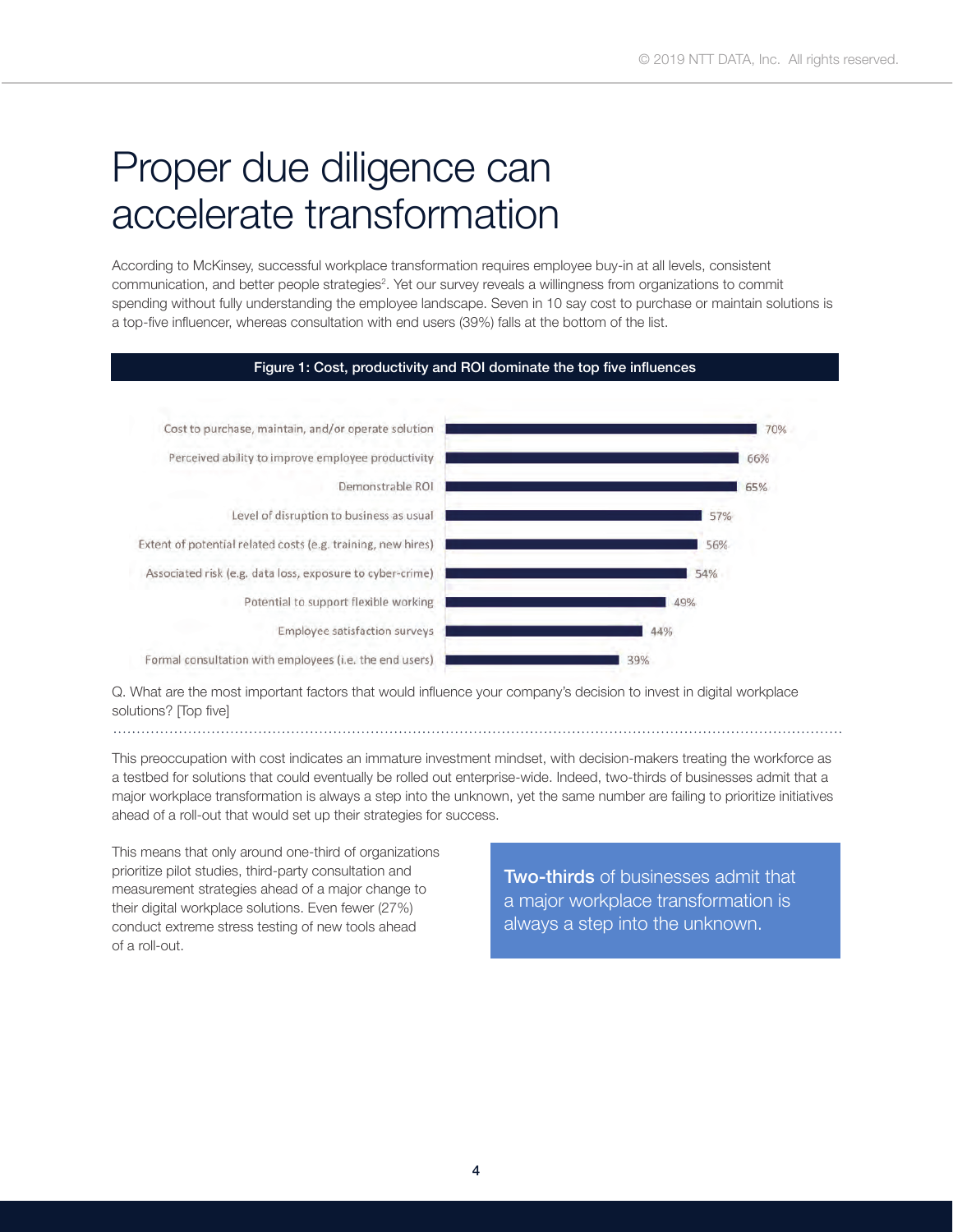Experience Leaders reveal the impact that a more thorough up-front planning process can have on a transformation strategy. This group is more likely than the Experience Laggards to prioritize every metric (bar one) ahead of a roll-out and is also making more progress with transformation overall. When asked about their investments, 72% say they have invested in digital workplace solutions within the last 18 months and are seeing the benefits, compared with just 29% of Experience Laggards.

Figure 2: Experience Leaders prioritize a range of initiatives ahead of a major roll-out



Q. Which of the following initiatives would you prioritize before the roll-out of a significant change/modification to your digital workplace solutions?

5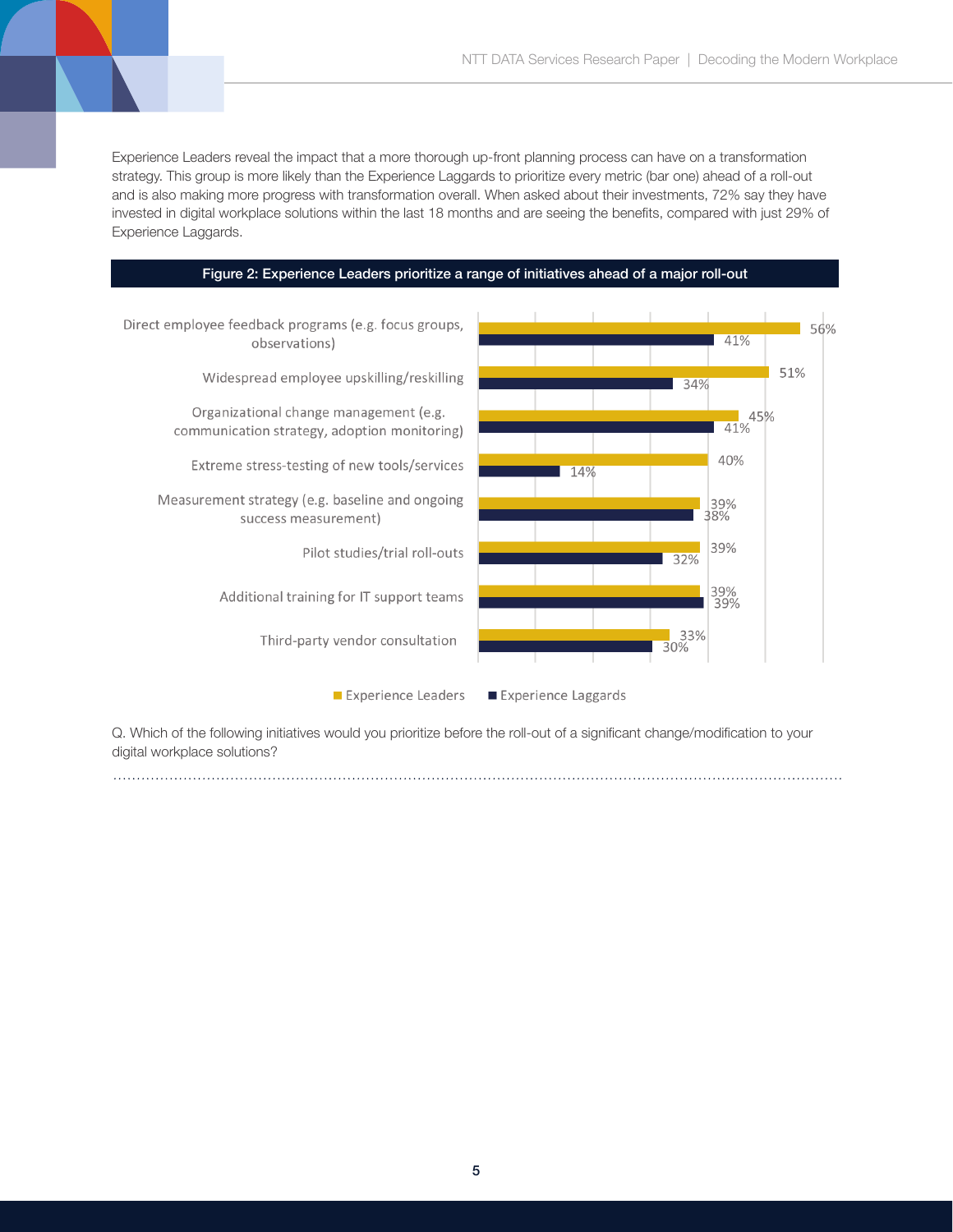## Understand your employees to embed long-term change

Change management is one of the major challenges organizations are grappling with in today's fast-paced business landscape. CEOs were most likely to say that 'driving cultural change' is an area where their role has been more difficult than expected in a 2018 Future CEO report by *Raconteur<sup>3</sup>*. And getting the approach right is particularly critical when implementing new digital workplace solutions that impact employees' everyday lives.

Our Experience Leaders clearly recognize this – as seen from their priorities, outlined in Figure 2 – and are applying this knowledge to create an environment that meets the needs of its workforce. For example, this group displays much higher confidence in their IT teams' ability to provide a positive workplace experience for young adults/Gen Z than the Experience Laggards do (81% vs 48%). This long-term view is paying dividends: while nearly six in 10 (59%) Experience Laggards report employees' resistance to change as a major challenge, this drops to just 37% of the Experience Leaders.

Figure 3: Experience Laggards are more likely to face employee resistance when implementing changes to their workforce solutions strategy



Q. What are the biggest challenges you face when attempting to meet the digital needs of your workforce? 

When it comes to the majority, the survey reveals a worrying disconnect between decision-makers' perception of their understanding of the workforce and the reality.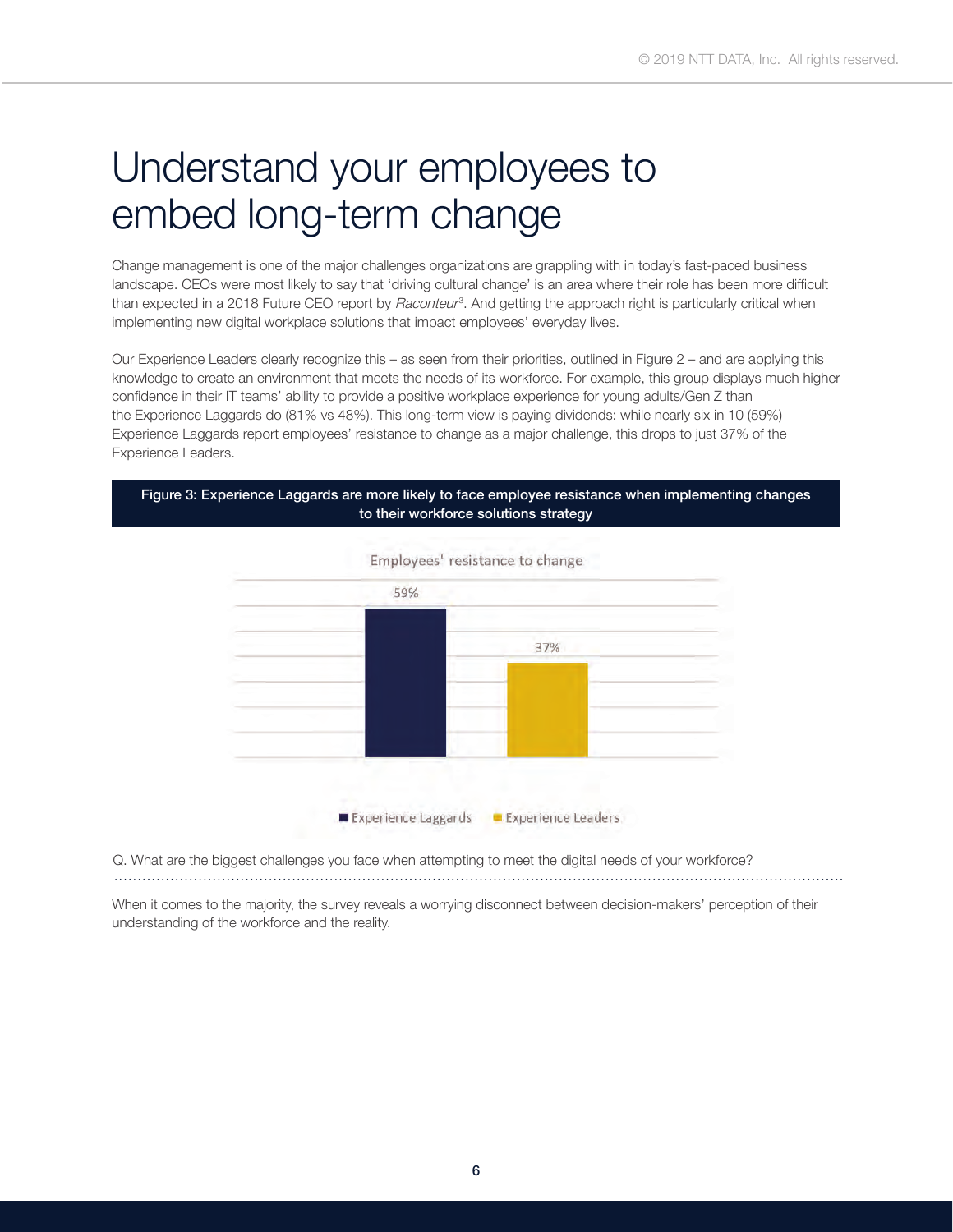Seven in 10 say they have a clear understanding of the different types of employees yet finding solutions that are suitable across functions/skill groups is cited as the joint second-biggest challenge – by 43% of organizations. The admission that finding suitable solutions is a major issue indicates that organizations are more limited in their understanding of employees than they realize. Taking the time to fully interpret requirements, rather than simply paying lip service to them, can help overcome challenges that may stall transformation efforts further down the track.



Q. What are the biggest challenges you face when attempting to meet the digital needs of your workforce?

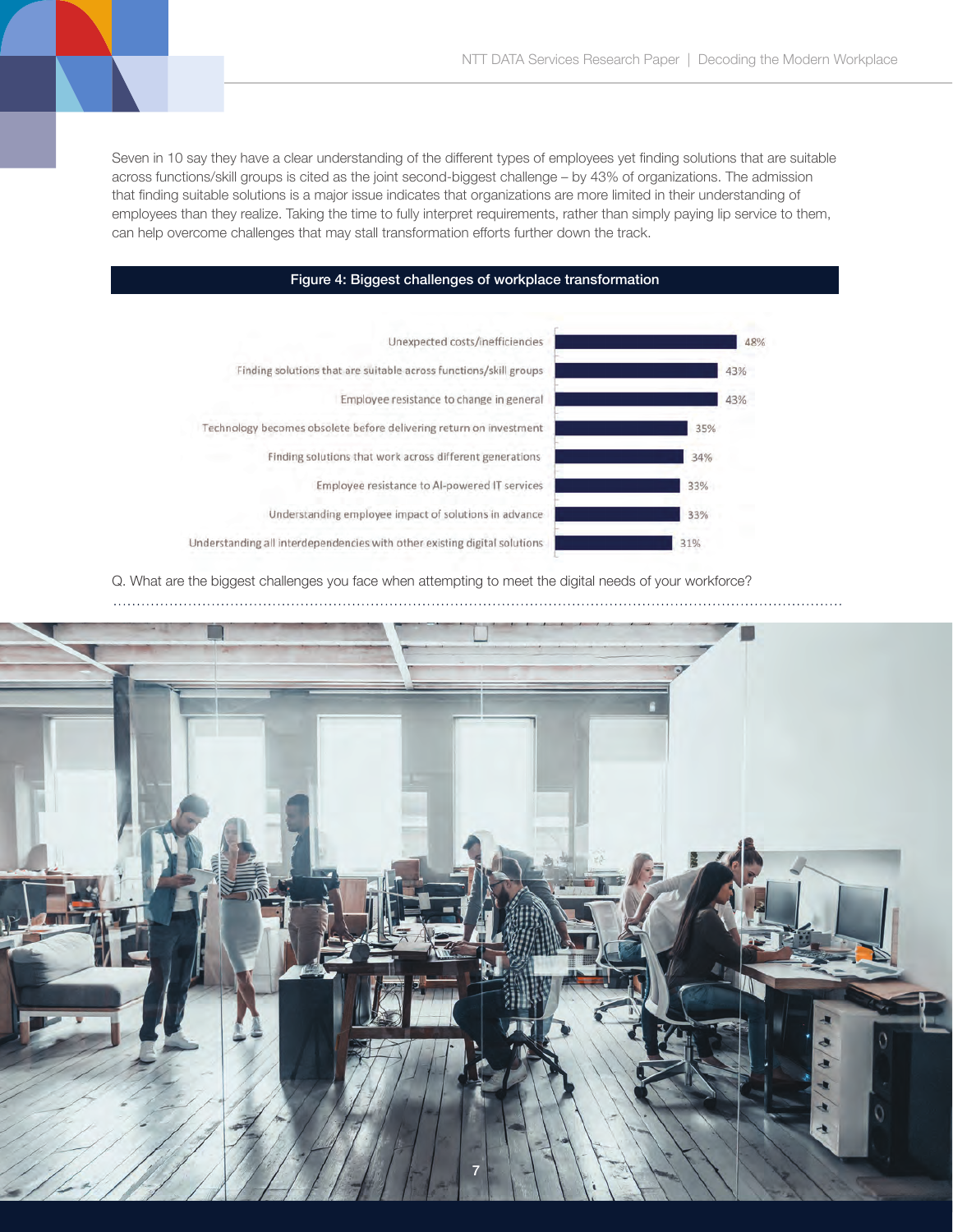## Employee-centric strategies deliver greater benefits

Investment in the digital workplace has the power to deliver far-reaching benefits. Better productivity, greater agility, increased revenues and more innovation top the list for more than three-quarters of those who have invested in new solutions over the last 18 months. Those who place employees at the heart of their transformation strategy – Experience Leaders – are even more likely to secure these benefits.

Figure 5: Digital workplace solutions investment delivers significant benefits



Experience Leaders who have invested in DWS in the last 18 months

Q To what extent have your digital workplace solution efforts helped you achieve the following benefits? (To some extent/ to a great extent) N=133

#### It starts with talent

In North America, the impact of the ongoing skills shortages (7.3 million unfilled jobs as of June 2019<sup>4</sup>) on enterprise growth is well documented<sup>5</sup>. As organizations seek to plug the gap, building a desirable working environment may well prove to be a powerful tool. The top three benefits cited by Experience Leaders who have implemented solutions in the last 18 months are:

- 1. A more innovative culture
- 2. Improved talent retention
- 3. Improved productivity

These findings reveal how a well-planned workplace can provide a critical foundation for improved business performance. While unsatisfied employees are willing to

85% of Experience Leaders who have implemented digital workplace solutions in the last 18 months report improved talent retention, compared to 71% on average.

vote with their feet, those that feel their needs are being met bring ideas to the table, are committed to the organization and work more efficiently – all of which feed into the bottom line and deliver a powerful competitive edge.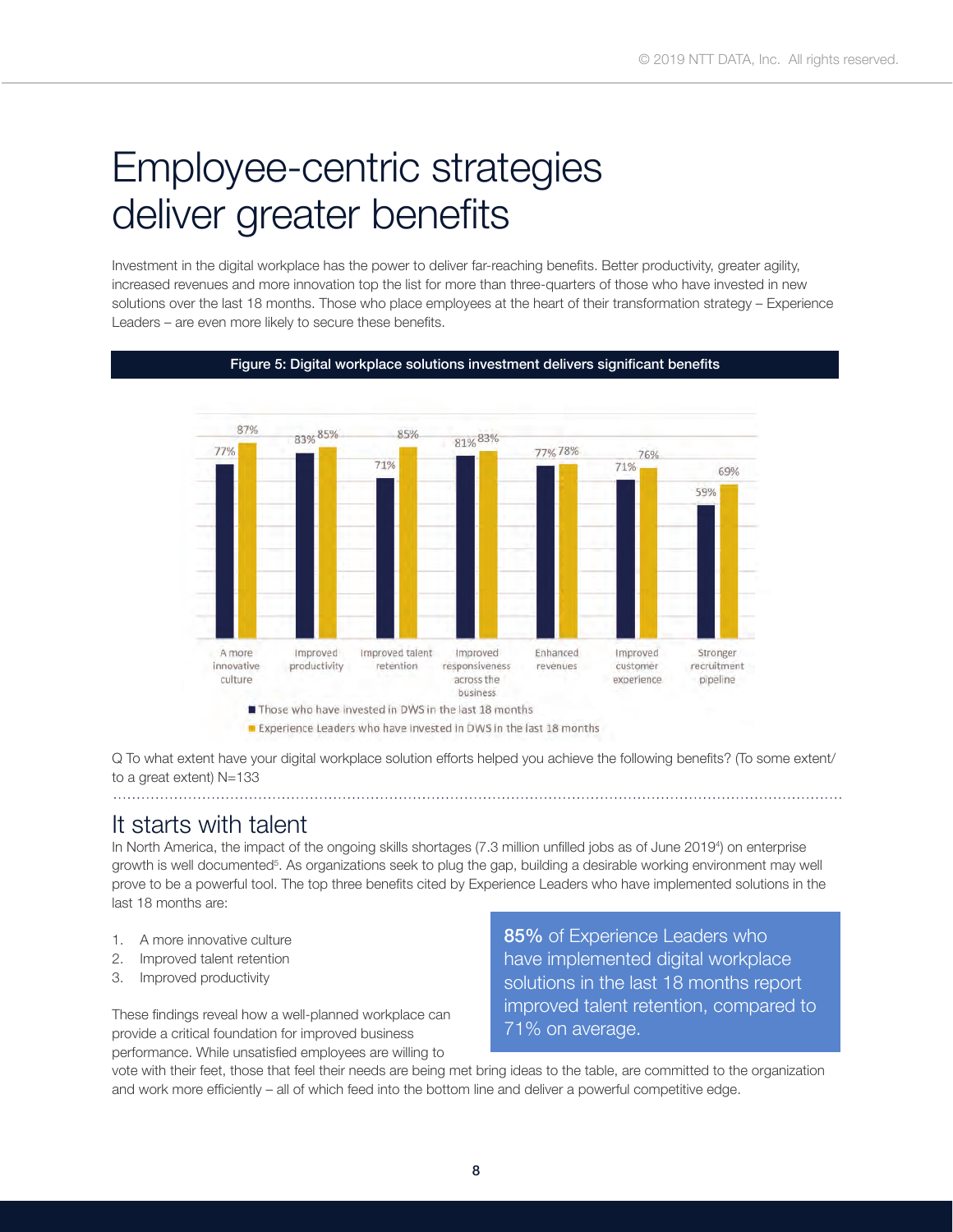## Conclusion: How to optimize the transformation of your digital workplace solutions

Transforming workplace solutions is a multi-faceted, complex undertaking, but investment delivers huge benefits and organizations can no longer afford to be complacent. Taking the time to develop a holistic strategy is the key to making any transformation a success, but the Experience Leaders in our research reveal specific areas that help elevate the outcome and enhance ROI.

- 1. Look beyond cost. Don't risk bad investment choices by allowing a preoccupation with cost to overshadow the importance of understanding employee requirements. Consult the workforce early.
- 2. Build knowledge from multiple sources. Transformation is a journey vendor partnerships, measurement strategies and stress testing are valuable tools that track progress and allow businesses to adjust the strategy accordingly.
- 3. Place employees at the center. Creating an environment that employees want to work in has far-reaching impact get this wrong and it can be an uphill battle to keep your top talent.

### Spotlight: Manufacturing

Just over a quarter (28%) of manufacturers are categorized as Experience Leaders, which puts them in second place after banking and insurance in this study. However, they are leading other industries in prioritizing employee feedback programs ahead of a rollout – 50% say this is a priority compared to 44% of healthcare and 32% of banking. This early engagement fuels a confidence in their understanding of different types of employees for more than 7 in 10 (71%) organizations.

Despite this confidence, cost emerges as a prohibitive factor in creating an environment that meets the needs of a multi-expectational workforce. For nearly two-thirds (63%) – more than in any other industry – cost-saving and efficiency take precedence over employee experience, and four in 10 organizations admit that finding solutions that work across different generations is a major challenge.

### Spotlight: Banking and Insurance

A third of banking and insurance organizations (31%) are Experience Leaders, more than any other industry in our survey. Nearly threequarters (72%) describe major workplace transformation as a 'step into the unknown', yet two-thirds (64%) say they have invested in new digital workplace solutions over the last 18 months. This is significantly higher than other industries and is perhaps reflective of the transformative force of fintech that is driving an 'innovate or die' mentality within the field. This desire to press ahead without conducting adequate due diligence may explain the top three challenges they face:

- 1. Finding solutions that are suitable across functions/skill groups
- 2. Employee resistance to change
- Unexpected costs/inefficiencies